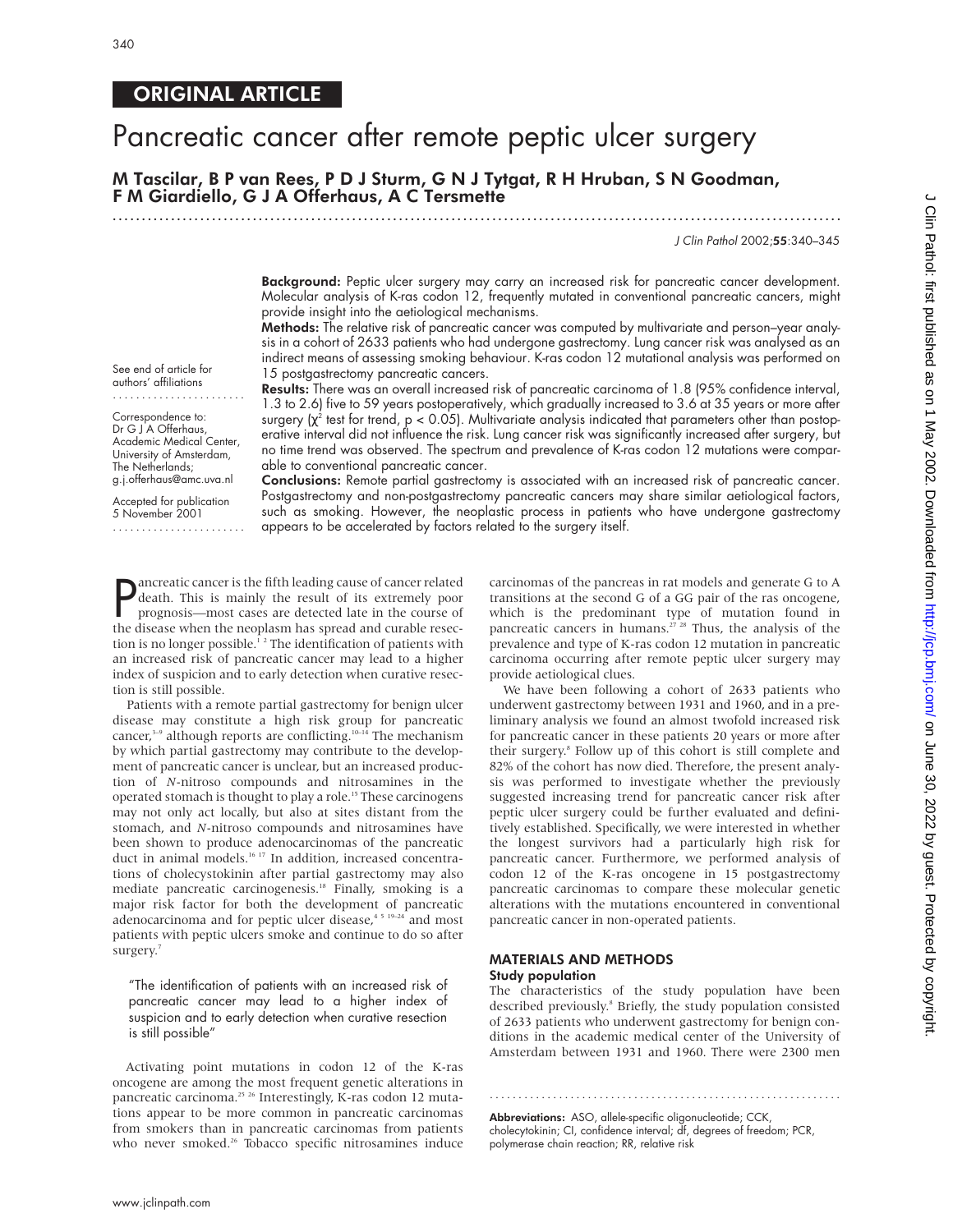Table 1 Observed and expected numbers of pancreatic cancer deaths in an Amsterdam cohort of 2633 patients (both sexes) after gastrectomy in consecutive postoperative intervals compared with the general Dutch population

| Years since<br>gastrectomy | No. in group | Observed<br>pancreatic<br>(o) | Expected<br>pancreatic<br>cancer deaths cancer deaths<br>(e) | Ratio o/e | 95% CI                 | p Value (2<br>sided) |
|----------------------------|--------------|-------------------------------|--------------------------------------------------------------|-----------|------------------------|----------------------|
| $0 - 4$                    | 2619         | 4                             | 0.90                                                         | 4.4       | $1.2 \text{ to } 11.4$ | < 0.05               |
| $5 - 14$                   | 2511         |                               | 3.9                                                          | 1.3       | $0.42$ to $3.0$        | 0.68                 |
| $15 - 24$                  | 2087         | 8                             | 6.1                                                          | 1.3       | $0.56$ to $2.6$        | 0.54                 |
| $25 - 34$                  | 1474         |                               | 5.9                                                          | 1.9       | $0.93$ to $3.3$        | 0.08                 |
| $35 - 59$                  | 825          | 11                            | 3.1                                                          | 3.6       | 1.8 to 6.4             | < 0.01               |
| $5 - 59$                   | 2511         | 35                            | 19.0                                                         | 1.8       | $1.3 \text{ to } 2.6$  | < 0.01               |

The period of follow up is 1935–95; the age range of the patients is 10–84 years. CI, confidence interval.

Table 2 Observed and expected numbers of lung cancer deaths in an Amsterdam cohort of 2633 patients after gastrectomy (both sexes) in consecutive postoperative intervals compared with the general Dutch population

| Years since<br>gastrectomy | No. in group | Observed<br>lung cancer<br>deaths (o) | <b>Expected lung</b><br>cancer deaths<br>(e) | Ratio o/e | 95% CI                | p Value (2<br>sided) |
|----------------------------|--------------|---------------------------------------|----------------------------------------------|-----------|-----------------------|----------------------|
| $0 - 4$                    | 2619         | 8                                     | 7.3                                          | 1.1       | $0.5$ to $2.2$        | >0.05                |
| $5 - 14$                   | 2511         | 47                                    | 29.5                                         | 1.6       | $1.2$ to $2.1$        | < 0.01               |
| $15 - 24$                  | 2087         | 78                                    | 47.4                                         | 1.6       | $1.3$ to $2.1$        | < 0.001              |
| $25 - 34$                  | 1474         | 80                                    | 48.9                                         | 1.6       | $1.3 \text{ to } 2.1$ | < 0.001              |
| $35 - 59$                  | 825          | 49                                    | 27.2                                         | 1.8       | $1.3$ to $2.4$        | < 0.001              |
| $5 - 59$                   | 2511         | 254                                   | 152.9                                        | 1.7       | $1.5 \text{ to } 1.9$ | < 0.001              |

CI, confidence interval.

and 333 women; 207 patients had a Billroth I, and 2343 a Billroth II, and in 83 patients the type of gastrectomy was not specified. The indication for surgery was a duodenal ulcer in 1683 patients, a gastric ulcer in 807 patients, and was not specified in 143 patients. Patient data were collected in 1975 by a review of the records of the departments of pathology and surgery. Surgical specimens of all partial gastrectomies were routinely examined by the pathologist. Therefore, this dual department review of records is thought to have yielded a virtually complete data set.

Patients were traced using the Dutch population register system, in which every citizen has a unique registration card. This allows one to determine the underlying cause of death (in International Classification of Diseases codes) as registered on the official death certificate from the Netherlands Central Bureau of Vital Statistics.<sup>25</sup>

## Statistical analysis

The computation of person–years at risk for pancreatic cancer started on January 1, 1935 because population mortality rates for pancreatic cancer were only reliably available after that date. The observation time was time from initial surgery to date of death, date of emigration, date of loss to follow up, or to December 31, 1995, the closing date of our study. Person–years at risk according to sex and 5 year age categories from 10 years of age onwards were calculated using a Fortran computer program for cohort analysis.<sup>30</sup> At 85 years of age, patients were censored from our study because causes of death above this age were considered too inaccurate for comparison.<sup>31</sup> Expected deaths were calculated by multiplying the number of person–years for each 5 year age group and sex by the corresponding age, sex, and calendar time specific death rates. These death rates were obtained from the Netherlands Central Bureau of Vital Statistics, the same source that provided the official cause of death for the deceased in the cohort. Pancreatic cancer deaths during the first five

postoperative years were excluded because they might have included pancreatic cancer cases missed at the time of surgery. Standardised mortality ratios of observed over expected pancreatic cancer deaths, and 95% confidence intervals (CI) were calculated for each postoperative interval. One person less than 10 years of age and five individuals who died at the time of surgery were excluded. Multivariate analysis of the risk of pancreatic cancer in the cohort according to postoperative interval, sex, diagnosis, and age at the time of surgery, and type of surgery, was performed assuming a Poisson distribution, as described previously.<sup>32</sup>

Because smoking is related to peptic ulcer (surgery) and pancreatic carcinoma, it is a potential confounding variable. Patient data of the postgastrectomy cohort were collected by review of the reports from the departments of pathology and surgery and information on smoking behaviour was not reliably available from these sources. Therefore, the effect of smoking was indirectly assessed in the study population by computing the observed over expected mortality for lung cancer, as described above for pancreatic carcinoma.

A  $\chi^2$  test for trend was performed to estimate the change in relative risk (RR) for lung cancer and pancreatic cancer during the observation time since initial peptic ulcer surgery.<sup>31</sup>

## Molecular analysis

Fifteen postgastrectomy pancreatic carcinomas were available for molecular analysis. These carcinomas were obtained from the archives of the Academic Medical Center and other hospitals in The Netherlands; some of the cases were obtained from The Johns Hopkins Hospital in Baltimore, USA. All tumours were primary cancers and the diagnosis was histologically confirmed in all cases. Tumour tissue was carefully microdissected from archival 5 µm thick haematoxylin and eosin stained sections to provide a sample in which at least 50% of the cells comprised the tissue of interest. DNA was extracted as described previously.<sup>33</sup>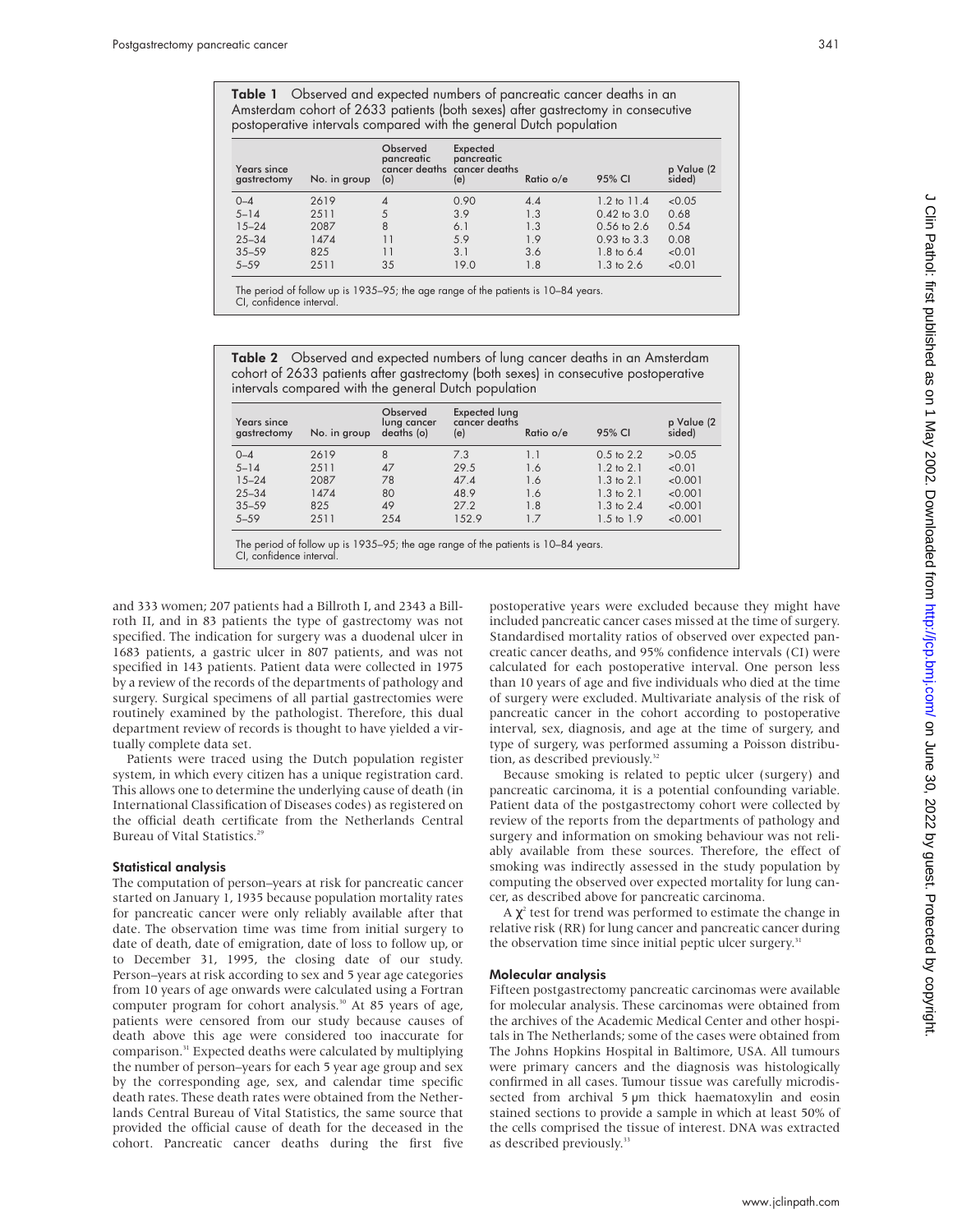

Figure 1 Bar chart of the relative risks for pancreatic and lung cancer among patients after gastrectomy for different postoperative intervals. The trend test for pancreatic cancer is significant ( $\chi^2$ , 1; degrees of freedom (df), 4.80; p < 0.05), whereas the trend test for lung cancer is not ( $\chi^2$ , 1; df, 0.31; p > 0.25).

The protocol for the K-ras codon 12 mutational analysis was described earlier.<sup>33</sup> DNA is subjected to polymerase chain reaction (PCR) amplification using primers centred around codon 12. One of the primers introduces a restriction site in the PCR products derived from wild-type codon 12 alleles, but not in those derived from mutant codon 12 alleles. Digestion of the PCR products is followed by a second round of PCR amplification, which then yields a PCR product enriched for K-ras codon 12 mutations. The resulting DNA products are denatured and dot blotted on to nylon membranes and subjected to allele specific oligonucleotide (ASO) hybridisation with radioactively labelled probes, specific for each possible K-ras codon 12 mutation, followed by autoradiography.

Cell suspensions with mutant to wild-type ratios of 1 : 100 and 1 : 1000 were used as positive controls in every PCR procedure. The suspensions were made from the human colon cancer cell line SW 480 with a homozygous GGT to GTT mutation at codon 12 of K-ras and the human colon cancer cell line HT 29 with wild-type K-ras. Water was used as a control for contamination, and placental DNA for non-specific hybridisation. All PCR products were hybridised with oligonucleotides with the wild-type sequence to control for amplification of the DNA samples. Enriched and non-enriched PCR products were dot blotted next to each other to check for the digestion and the mutant enrichment. We have previously validated the above mutant enriched PCR with ASO hybridisation through comparison with sequence analysis.<sup>34</sup>

### RESULTS

During the eight additional years of follow up since the previous analysis, another 361 patients died, two more patients emigrated (treated as censored data), and four other formerly emigrated patients returned to the Netherlands (included in our present analysis). At the closing date of the study (1 January 1996) 462 patients were still alive. The official cause of death was obtained from all the 361 patients who had died. Eight additional patients died of pancreatic cancer, making 39 deaths from pancreatic cancer in total. Importantly, follow up was complete for all but eight patients, who were excluded from the analysis.

Table 1 lists the detailed results from the person–year analysis. A total of 35 pancreatic cancer deaths were observed five years or more after peptic ulcer surgery. The overall risk was significantly increased for the complete five to 59 year



Figure 2 Representative autoradiograph of the K-ras codon 12 point mutation analysis. Four nylon membranes, each hybridised with a different radioactively labelled oligonucleotide specific for the sequence of the wild-type codon 12 (left) and the six possible mutations (three of them depicted). On each membrane, the non-enriched PCR products are shown in the left hand lane and the mutant enriched PCR products are shown in the right hand lane. co, hybridisation controls; on each membrane cloned DNA fragments with a known codon 12 sequence complementary to the labelled oligonucleotides are used for the hybridisation of that membrane. H<sub>2</sub>O, negative water control. pla, placenta DNA. 1 to 5, DNA isolated from postgastrectomy pancreatic cancers with mutations resulting in an amino acid change; sample 2, glycine to valine; samples 1, 3, and 4, glycine to aspartic acid; sample 5, wild-type K-ras codon 12 sequence.

postoperative interval (RR, 1.8; 95% CI, 1.3 to 2.6). The risk of developing pancreatic cancer increased continuously with increasing time since surgery, reaching significance 35 to 59 years postoperatively. The trend test indicated a significantly increasing trend ( $\chi^2$ , 1; degrees of freedom (df) = 4.80; p < 0.05). Data for both sexes were combined because no interactions by sex were noted and the number of women was too small to make a meaningful statement about them separately.

The multivariate analysis indicated that parameters other than postoperative interval, such as sex, type of surgical procedure, and indication for surgery, did not contribute to the risk of pancreatic cancer. The observed over expected mortality for lung cancer was increased in all postoperative intervals and the overall mortality was also significantly increased (table 2). However, the trend test was not significant  $(\chi^2$ , 1;  $df = 0.31$ ;  $p > 0.25$ ). Figure 1 shows the pattern of change of the relative risk of lung cancer and pancreatic cancer during the follow up period.

## Molecular analysis

Of the 15 postgastrectomy pancreatic carcinomas analysed, 10 showed a mutation in codon 12 of the K-ras oncogene, four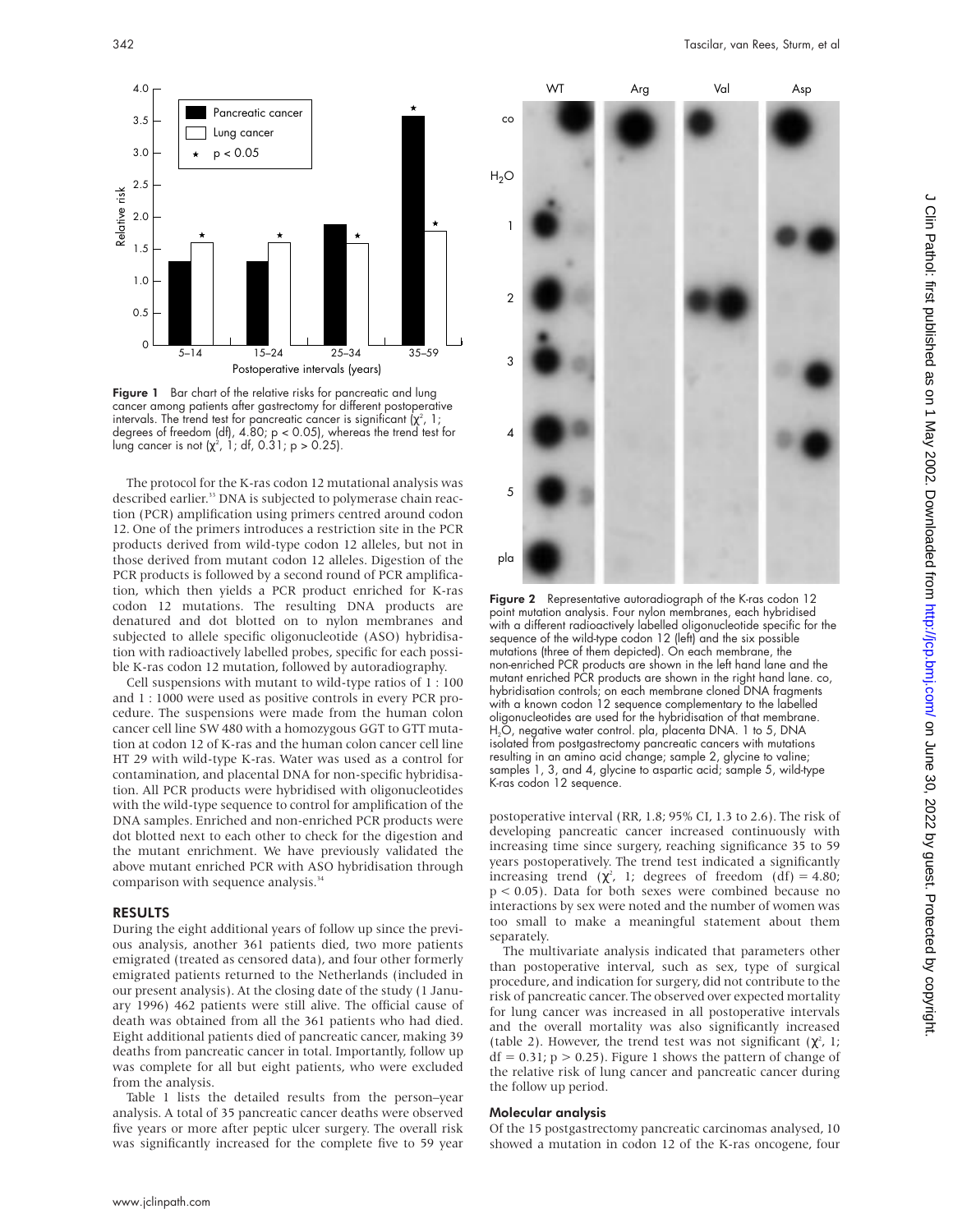were wild-type, and one could not be amplified. In six of the 10 mutations the normal GGT sequence (glycine) was mutated to GAT (aspartic acid). In three of the 10 mutations, it was mutated to GTT (valine), and in one it was mutated to CGT (arginine) (fig 2).

#### **DISCUSSION**

The increase in pancreatic cancer risk after gastric surgery for benign conditions is not well established. Several investigators have noted an increased risk of pancreatic cancer after gastrectomy for benign gastroduodenal disease,<sup>3-9</sup> whereas others have not.<sup>10–14</sup> An observation time of at least 20 years since initial peptic ulcer surgery appears to be the discriminating factor between these positive and negative studies.

In our present analysis, the overall (five to 59 years postoperative) pancreatic cancer risk of 1.8 (95% CI, 1.3 to 2.6) confirms the previous preliminary results seen in our cohort.<sup>8</sup> Furthermore, our present analysis provides insight into the pancreatic cancer risk after a long postoperative interval more than 25 years after the initial surgery. The additional eight pancreatic cancer deaths seen since our previous analysis all occurred 30 years or more after peptic ulcer surgery.

There is a trend of increasing pancreatic cancer risk with increasing time since surgery; in our cohort, the risk gradually increases to a significant 3.6 fold of the expected rate after 35 years or more postoperatively. Multivariate analysis indicated that variables other than postoperative interval had no significant influence on the pancreatic cancer risk.

There are several putative mechanisms through which gastric surgery might enhance pancreatic cancer risk. The hypochlorhydric postoperative stomach provides an environment in which nitrate reducing bacteria can proliferate. This leads to the increased formation of carcinogens, such as nitrosamines and *N*-nitroso compounds, which can produce adenocarcinomas of the pancreatic duct in animal models.<sup>16 17</sup> Interestingly, an increased pancreatic cancer risk was also seen in a cohort of patients with pernicious anaemia, and atrophic gastritis, both of which are accompanied by high gastric pH.35 Hepatic excretion of carcinogens into the bile and subsequent bile reflux into the pancreatic duct may lead to topical exposure to the carcinogens.<sup>36</sup> Duodenogastric reflux appears to enhance pancreatic carcinogenesis in animal models.9 18 37 38 An increased production of the polypeptide hormone cholecystokinin (CCK) may have a promoting effect under these circumstances. In the rat azaserine model, CCK stimulates pancreatic carcinogenesis.<sup>39</sup> In humans, the CCK response to oral fat is increased in patients who have undergone gastrectomy compared with normal controls.<sup>40</sup> Although *Helicobacter pylori* infection as a cause for peptic ulcer disease is firmly established,<sup>41</sup> it is unlikely that this microorganism plays a direct causative role in carcinogenesis of the pancreas after peptic ulcer surgery. Recently, helicobacter DNA was demonstrated in the bile of humans obtained by percutaneous trans-hepatic bile drainage.42 In another study, comparable seroprevalence rates for *H pylori* were found in both patients with pancreatic cancer and those with gastric cancer, and were significantly higher than the rates seen in the control groups (patients with colorectal cancer and healthy individuals).43 However, in a large proportion (at least 50%) of patients with peptic ulcer, *H pylori* is eradicated after peptic ulcer surgery as a result of the bile reflux.<sup>44 4</sup>

"Although <sup>H</sup> pylori infection as a cause for peptic ulcer disease is firmly established, it is unlikely that this microorganism plays a direct causative role in carcinogenesis of the pancreas after peptic ulcer surgery"

Alternatively, factors other than those directly related to the gastric surgery itself could play a role in the increased pancreatic cancer risk. In general, patients with peptic ulcers are



Figure 3 Example of a pancreatic intraepithelial neoplastic lesion, in this case papillary hyperplasia without atypia, seen in the tissue surrounding a pancreatic carcinoma in one of the postgastrectomy cases.

smokers and few stop smoking after surgery.<sup>7</sup> Cigarette smoking is the strongest established risk factor for conventional pancreatic cancer.4 5 19–24 Unfortunately, detailed information on smoking behaviour in our study population is not available.

Nevertheless, the observed increased lung cancer risk indicates that smoking in our cohort was more common than in the general Dutch population. However, the pattern of lung cancer risk after gastrectomy is very different from the steadily increasing trend observed for pancreatic cancer risk (fig 1). For lung cancer, the risk is increased after surgery from the beginning and remains constant throughout the postoperative observation period. Thus, although smoking may contribute to the increased pancreatic cancer risk after gastric surgery, the findings of our study suggest that factors related to the surgery itself may accelerate the neoplastic process subsequent to the surgical procedure. Indeed, Mills *et al* found a significant association between the risk for pancreatic cancer and a history of peptic ulcer surgery among adventists in a study that controlled for smoking.<sup>5</sup> In a previous postmortem study with adjustment for smoking, we also found a significant association between pancreatic cancer risk and remote gastric surgery.<sup>6</sup>

The results of the molecular analysis in our study support the role of smoking as a contributing factor to postgastrectomy pancreatic cancer.<sup>28</sup>

The frequency and specific types of K-ras codon 12 mutations in the 15 postgastrectomy pancreatic cancer samples are comparable to the frequency and types of mutations found in non-postgastrectomy pancreatic cancer.<sup>25 26 46–52</sup> The similarities in prevalence and types of mutation in the two groups suggest that similar carcinogens are aetiologically important in both. Further analysis would be required to investigate whether the other genes involved in the development of pancreatic cancer also play a role in pancreatic cancers that develop after remote partial gastrectomy for ulcer disease.

Pancreatic intraepithelial neoplastic lesions were also seen in the tissue surrounding the pancreatic carcinomas in the postgastrectomy cases (fig 3). This suggests that infiltrating pancreatic adenocarcinoma in patients who have undergone gastrectomy occurs via a similar pathway to that postulated for conventional pancreatic cancer.<sup>53</sup> Therefore, an increased index of suspicion after long term gastrectomy is important.

In conclusion, an increased risk for pancreatic cancer exists in patients who have undergone gastrectomy, particularly after a long postoperative interval. The underlying aetiological factors may be similar to those that play a role in the development of non-postgastrectomy pancreatic cancer, but the neoplastic process apparently takes place at an accelerated rate.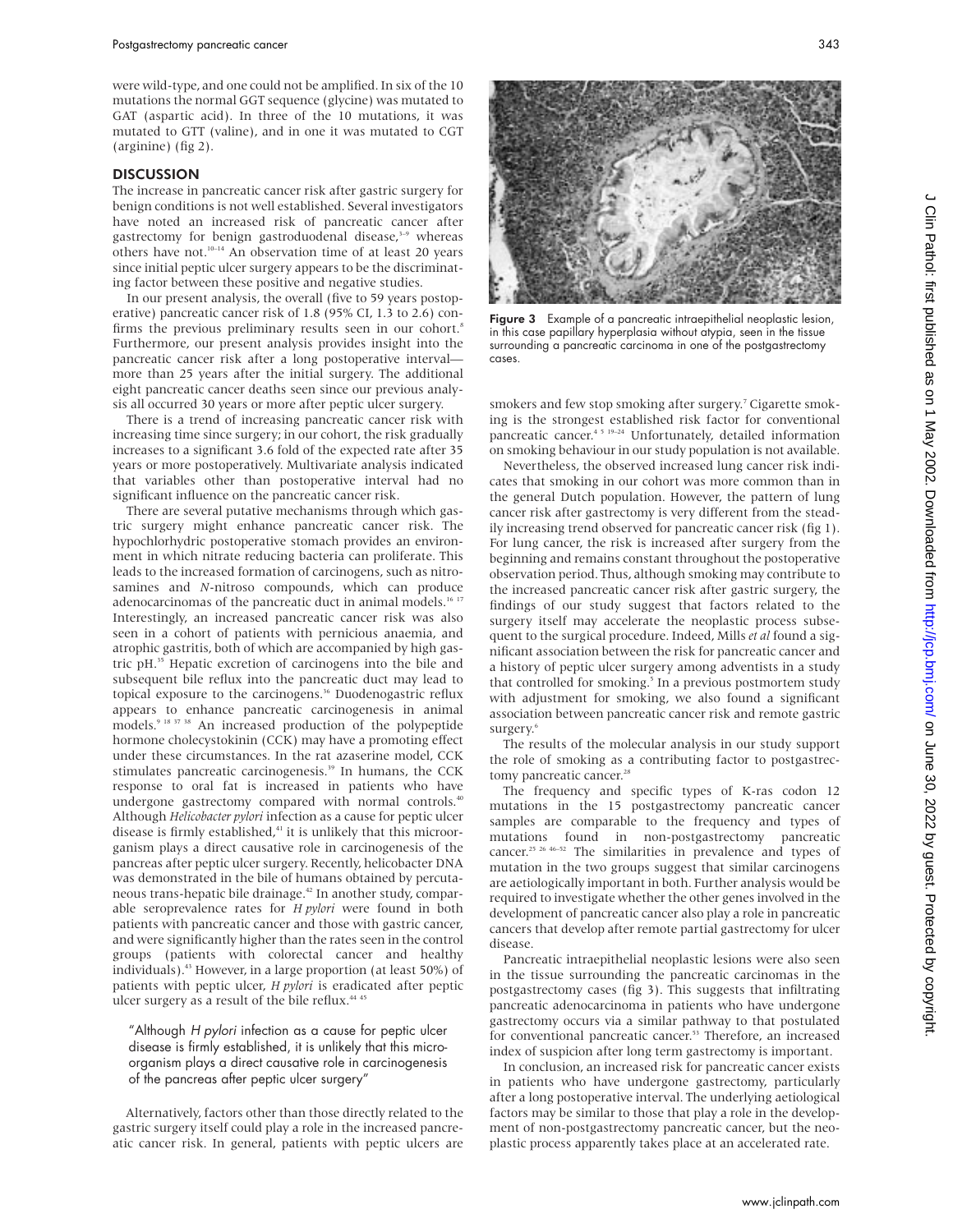#### 344 Tascilar, van Rees, Sturm, et al

# Take home messages

- Remote partial gastrectomy is associated with an increased risk of pancreatic cancer, particularly after a long postoperative interval
- Postgastrectomy and non-postgastrectomy pancreatic cancers may share similar aetiological factors, such as smoking
- The spectrum and prevalence of K-ras codon 12 mutations were comparable to conventional pancreatic cancer
- The neoplastic process in patients who have undergone gastrectomy appears to be accelerated by factors related to the surgery itself

# ACKNOWLEDGEMENTS

We thank A Kammer from The Johns Hopkins Cancer Registry for assistance with the study, The Central Bureau for Vital Statistics, The Hague, for providing the data on the general Dutch population, and PALGA for tracing the tissue samples. This study was supported by the Netherlands Foundation for Scientific Research (NWO), grant number 950–10–625, and by the Prevention Fund, Grant number 28–2469; GJA Offerhaus was supported for a visiting professorship at Johns Hopkins by the Dutch Cancer Foundation/Queen Wilhelmina Fund.

.....................

#### Authors' affiliations

G J A Offerhaus, M Tascilar, B P van Rees, P D J Sturm, A C

**Tersmette,** Department of Pathology, Academic Medical Center,<br>University of Amsterdam, 1105 AZ, Amsterdam, The Netherlands G N J Tytgat, Department of Gastroenterology, Academic Medical Center, University of Amsterdam

R H Hruban, Department of Pathology, The Johns Hopkins Medical Institutions, Baltimore, MD 21205, USA

S N Goodman, Department of Oncology, The Johns Hopkins Medical Institutions

F M Giardiello, Department of Gastroenterology, The Johns Hopkins Medical Institutions

#### **REFERENCES**

- 1 Rosewicz S, Wiedenmann B. Pancreatic carcinoma. Lancet 1997;349:485–9.
- 2 Warshaw AL, Fernandez-del Castillo C. Pancreatic carcinoma. N Engl J Med 1992;326:455–65.
- 3 Caygill CP, Hill MJ, Hall CN, et al. Increased risk of cancer at multiple sites after gastric surgery for peptic ulcer. *Gut* 1987;**28**:924–8.<br>4 **Mack TM**, Yu MC, Hanisch R, *et al*. Pancreas cancer and smoking,
- beverage consumption, and past medical history. J Natl Cancer Inst 1986;76:49–60.
- 5 Mills PK, Beeson WL, Abbey DE, et al. Dietary habits and past medical history as related to fatal pancreas cancer risk among adventists. Cancer 1988;61:2578–85.
- 6 Offerhaus GJ, Giardiello FM, Moore GW, et al. Partial gastrectomy: a risk factor for carcinoma of the pancreas? Hum Pathol 1987;18:285–8.
- 7 **Ross AH**, Smith MA, Anderson JR, *et al*. Late mortality after surgery for<br>peptic ulcer. N *Engl J Med* 1982;3**07**:519–22.<br>8 **Tersmette AC**, Offerhaus GJ, Giardiello FM, *et al*. Occurrence of
- non-gastric cancer in the digestive tract after remote partial gastrectomy:<br>analysis of an Amsterdam cohort. *Int J Cancer* 1990;**46**:792–5.
- 9 Watanapa P, Flaks B, Oztas H, et al. Enhancing effect of partial
- gastrectomy on pancreatic carcinogenesis. Br J Cancer 1992;65:383-7 10 Inokuchi K, Tokudome S, Ikeda M, et al. Mortality from carcinoma after partial gastrectomy. Gann 1984;75:588–94.
- 11 **La Vecchia C**, Negri E, D'Avanzo B, *et al. M*edical history, diet and<br>pancreatic cancer. Oncology 1990;4**7**:463–6.<br>12 **Maringhini A**, Thiruvengadam R, Melton LJD, *et al.* Pancreatic cancer
- 
- risk following gastric surgery. Cancer 1987;60:245–7.<br>13 Silverman DT, Schiffman M, Evenhart J, et al. Diabetes mellitus, other medical conditions and familial history of cancer as risk factors for pancreatic cancer. Br J
- 14 Tomaszewska R, Stachura J. Gastrectomy-a risk factor for pancreatic carcinoma [letter]? Hum Pathol 1988;19:491. 15 Offerhaus GJ, Tersmette AC, Tersmette KW, et al. Gastric, pancreatic,
- and colorectal carcinogenesis tollowing remote peptic ulcer surgery.<br>Review of the literature with the emphasis on risk assessment and<br>underlying mechanism. Mod Pathol 1988;1:352–6.<br>16 **Levitt MH**, Harris CC, Squire R, *et*
- carcinogenesis. I. Morphogenesis of pancreatic adenocarcinoma in the Syrian golden hamster induced by N-nitroso-bis(2-hydroxypropyl)amine. Am J Pathol 1977;88:5–28.
- 17 Pour P, Gingell R, Langenbach R, et al. Carcinogenicity of N-nitrosomethyl(2-oxopropyl)amine in Syrian hamsters. Cancer Res 1980;40:3585-90.
- 18 Watanapa P, Williamson RC. Experimental pancreatic hyperplasia and neoplasia: effects of dietary and surgical manipulation. Br J Cancer 1993;67:877–84.
- 19 Cuzick J, Babiker AG. Pancreatic cancer, alcohol, diabetes mellitus and all-bladder disease. Int J Cancer 1989;43:415-21.
- 20 Doll R, Peto R. Mortality in relation to smoking: 20 years' observations on male British doctors. BMJ 1976;2:1525–36.
- 21 Falk RT, Pickle LW, Fontham ET, et al. Life-style risk factors for pancreatic cancer in Louisiana: a case-control study. Am J Epidemiol 1988;128:324–36.
- 22 Farrow DC, Davis S. Risk of pancreatic cancer in relation to medical history and the use of tobacco, alcohol and coffee. Int J Cancer 1990;45:816–20.
- 
- 23 **Ghadirian P**, Simard A, Baillargeon J. Tobacco, alcohol, and coffee and<br>cancer of the pancreas. A population-based, case-control study in<br>Quebec, Canada. Cancer 1991;6**7**:2664–70.<br>24 **Howe GR**, Jain M, Burch JD, et al.
- 25 Almoguera C, Shibata D, Forrester K, et al. Most human carcinomas of the exocrine pancreas contain mutant c-K-ras genes. Cell 1988;53:549–54.
- 26 Hruban RH, van Mansfeld AD, Offerhaus GJ, et al. K-ras oncogene activation in adenocarcinoma of the human pancreas. A study of 82 carcinomas using a combination of mutant-enriched polymerase chain reaction analysis and allele-specific oligonucleotide hybridization. A*m J*<br>Pathol 1993;**143**:545–54.
- 27 Rivenson A, Hoffmann D, Prokopczyk B, et al. Induction of lung and exocrine pancreas tumors in F344 rats by tobacco-specific and Areca-derived N-nitrosamines. Cancer Res 1988;48:6912–7.
- 28 Topal MD. DNA repair, oncogenes and carcinogenesis. Carcinogenesis 1988;9:691–6.
- 29 Staatsuitgeverij. Compendium Gezondheidsstatistiek Nederland: Sterfte/Mortaliteit (in Dutch). The Netherlands. 's Gravenhage: Staatsuitgeverij, 1986.
- 30 Coleman M, Douglas A, Hermon C, et al. Cohort study analysis with a
- FORTRAN computer program. Int J Epidemiol 1986;15:134–7.<br>31 Breslow NE, Day NE. Statistical methods in cancer research. New York:
- Oxford University Press, 1989.<br>32 **Tersmette AC**, Goodman SN, Offerhaus GJ, *et al*. Multivariate analysis
- of the risk of stomach cancer after ulcer surgery in an Amsterdam cohort<br>30 Chostgastrectomy patients. Am J Epidemiol 1991;134:14–21.<br>33 Chung CH, Wilentz RE, Polak MM, *et al.* Clinical significance of K-ras<br>30 Congene ac 1996;49:460–4.
- 34 Hruban RH, Sturm PD, Slebos RJ, et al. Can K-ras codon 12 mutations be used to distinguish benign bile duct proliterations from metastases in<br>the liver? A molecular analysis of 101 liver lesions from 93 patients. *Am J* Pathol 1997;151:943–9.
- 35 Hsing AW, Hansson LE, McLaughlin JK, et al. Pernicious anemia and subsequent cancer. A population-based cohort study. Cancer 1993;71:745–50.
- 36 Wynder EL, Mabuchi K, Maruchi N, et al. A case control study of cancer of the pancreas. Cancer 1973;31:641–8.
- 37 Gasslander T, Mukaida H, Herrington MK, et al. Profound duodenogastric reflux causes pancreatic growth in rats. Gut 1995;36:137–41.
- 38 Taylor PR, Dowling RH, Palmer TJ, et al. Induction of pancreatic tumours
- by longterm duodenogastric reflux. *Gut* 1989;**30**:1596–600.<br>39 **Douglas BR,** Woutersen RA, Jansen JB, *et al.* Influence of cholecystokinin<br>antagonist on the effects of cholecystokinin and bombesin on azaserine-induced lesions in rat pancreas. Gastroenterology 1989;96:462–9.
- 40 Hopman WP, Jansen JB, Lamers CB. Plasma cholecystokinin response to oral fat in patients with Billroth I and Billroth II gastrectomy. Ann Surg 1984;199:276–80.
- 41 Marshall BJ. Helicobacter pylori. Am J Gastroenterol
- 1994;89:S116–28. 42 Roe IH, Kim JT, Lee HS, et al. Detection of Helicobacter DNA in bile from bile duct diseases. J Korean Med Sci 1999;14:182–6.
- 43 Raderer M, Wrba F, Kornek G, et al. Association between Helicobacter pylori infection and pancreatic cancer. Oncology 1998;55:16-19.
- 44 Offerhaus GJ, Rieu PN, Jansen JB, et al. Prospective comparative study of the influence of postoperative bile reflux on gastric mucosal histology
- and Campylobacter pylori infection. *Gut* 1989;3**0**:1552–7.<br>45 **Danesh J**, Appleby P, Peto R. How often does surgery for peptic<br>ulceration eradicate Helicobacter pylori<sup>g</sup> Systematic review of 36 studies<br>[see comments]. BM
- frequently in pancreatic adenocarcinomas. Nucleic Acids Res 1988;16:7773–82.
- 47 Grunewald K, Lyons J, Frohlich A, et al. High frequency of Ki-ras codon 12 mutations in pancreatic adenocarcinomas. Int J Cancer 1989;43:1037–41.
- 48 Burmer GC, Rabinovitch PS, Loeb LA. Frequency and spectrum of c-Ki-ras mutations in human sporadic colon carcinoma, carcinomas arising in ulcerative colitis, and pancreatic adenocarcinoma. *Environ<br>Health Perspect* 1991;**93**:27–31.<br>49 **Capella G**, Cronauer-Mitra S, Pienado MA, *et al*. Frequency and
- spectrum of mutations at codons 12 and 13 of the c-K-ras gene in human tumors. Environ Health Perspect 1991;93:125-31.